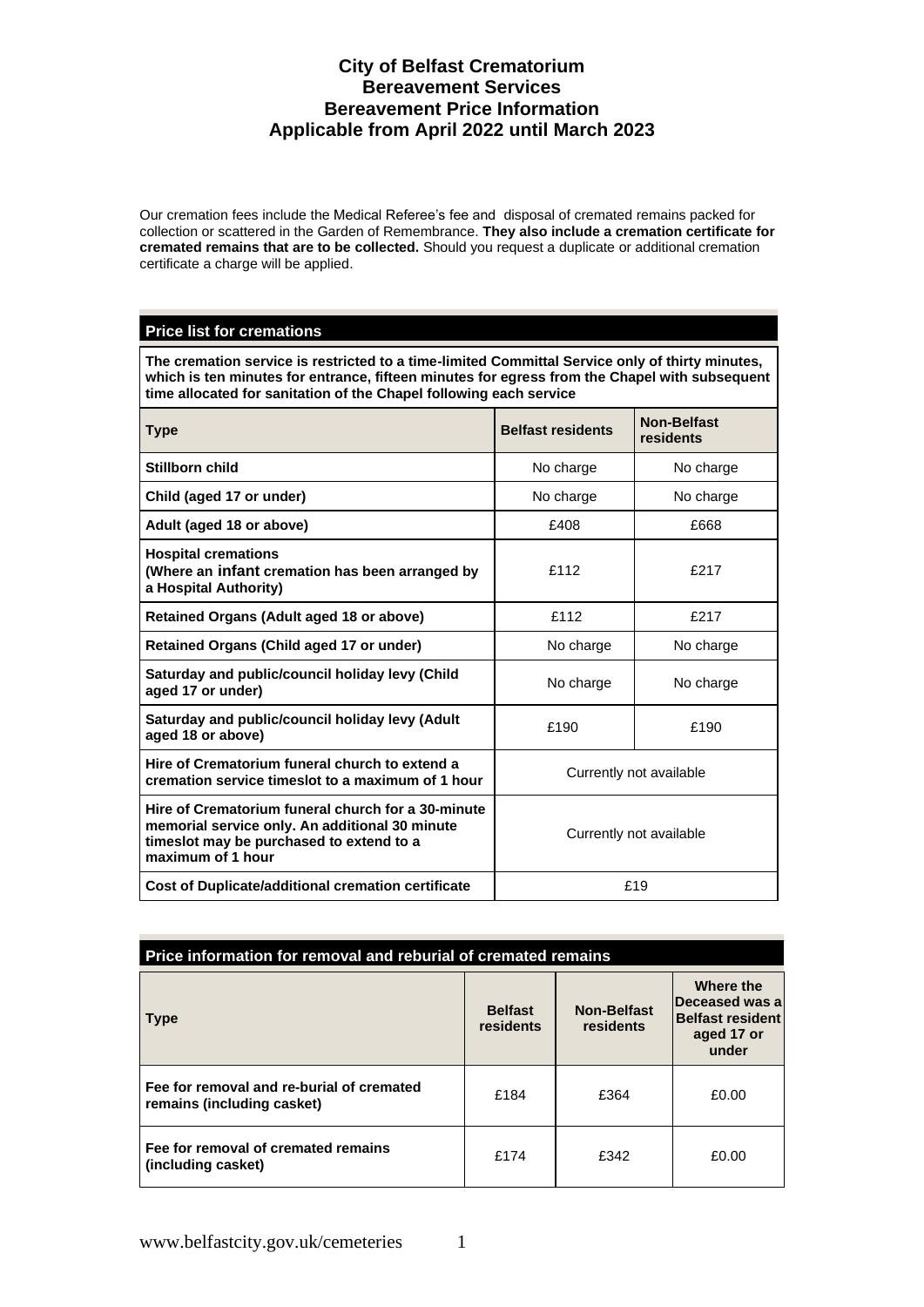| Price information for burial of cremated remains at an existing memorial tree                       |                             |                                 |                                                                               |
|-----------------------------------------------------------------------------------------------------|-----------------------------|---------------------------------|-------------------------------------------------------------------------------|
| <b>Type</b>                                                                                         | <b>Belfast</b><br>residents | <b>Non-Belfast</b><br>residents | Where the<br>Deceased was a<br><b>Belfast resident</b><br>aged 17 or<br>under |
| Interment of cremated remains at an existing<br>memorial tree                                       | £86                         | £174                            | £0.00                                                                         |
| Saturday and public/council holiday levy for<br>interment of cremated remains at a memorial<br>tree | £96                         | £96                             | £0.00                                                                         |

#### **Price information for the purchase of a new grave for burial of cremated remains – Roselawn Cemetery only**

| Type of New Grave                                                              | <b>Belfast residents</b> | <b>Non-Belfast residents</b> |
|--------------------------------------------------------------------------------|--------------------------|------------------------------|
| Type A grave (full depth)                                                      | £633                     | £1985                        |
| Type B grave – when available<br>(suitable for two burials or cremated remains | £305                     | £965                         |
| Type C grave – when available<br>(suitable for cremated remains only)          | £184                     | £578                         |
| Fee for grant                                                                  | £54                      | £87                          |

| Price information for opening of all grave types for burial of cremated remains                                |                             |                                                  |                                                  |                                                                                            |                                                                            |
|----------------------------------------------------------------------------------------------------------------|-----------------------------|--------------------------------------------------|--------------------------------------------------|--------------------------------------------------------------------------------------------|----------------------------------------------------------------------------|
| Type of grave opening                                                                                          | <b>Belfast</b><br>residents | Non-<br><b>Resident</b><br><b>Double</b><br>Rate | Non-<br><b>Resident</b><br><b>Treble</b><br>Rate | Non-Belfast<br>residents (Graves)<br>purchased after 1 <sup>st</sup><br><b>April 2012)</b> | Where the<br>Deceased was a<br><b>Belfast resident</b><br>aged 17 or under |
| <b>Burial of cremated</b><br>remains in a grave                                                                | £87                         | £174                                             | £261                                             | £273                                                                                       | £0.00                                                                      |
| Saturday and<br>public/council holiday<br>levy for burial of<br>cremated remains in a<br>new or existing grave | £96                         | £96                                              | £96                                              | £96                                                                                        | £0.00                                                                      |

**For more information on all of the above options please contact the Bereavement Services office on telephone number 028 9027 0296.**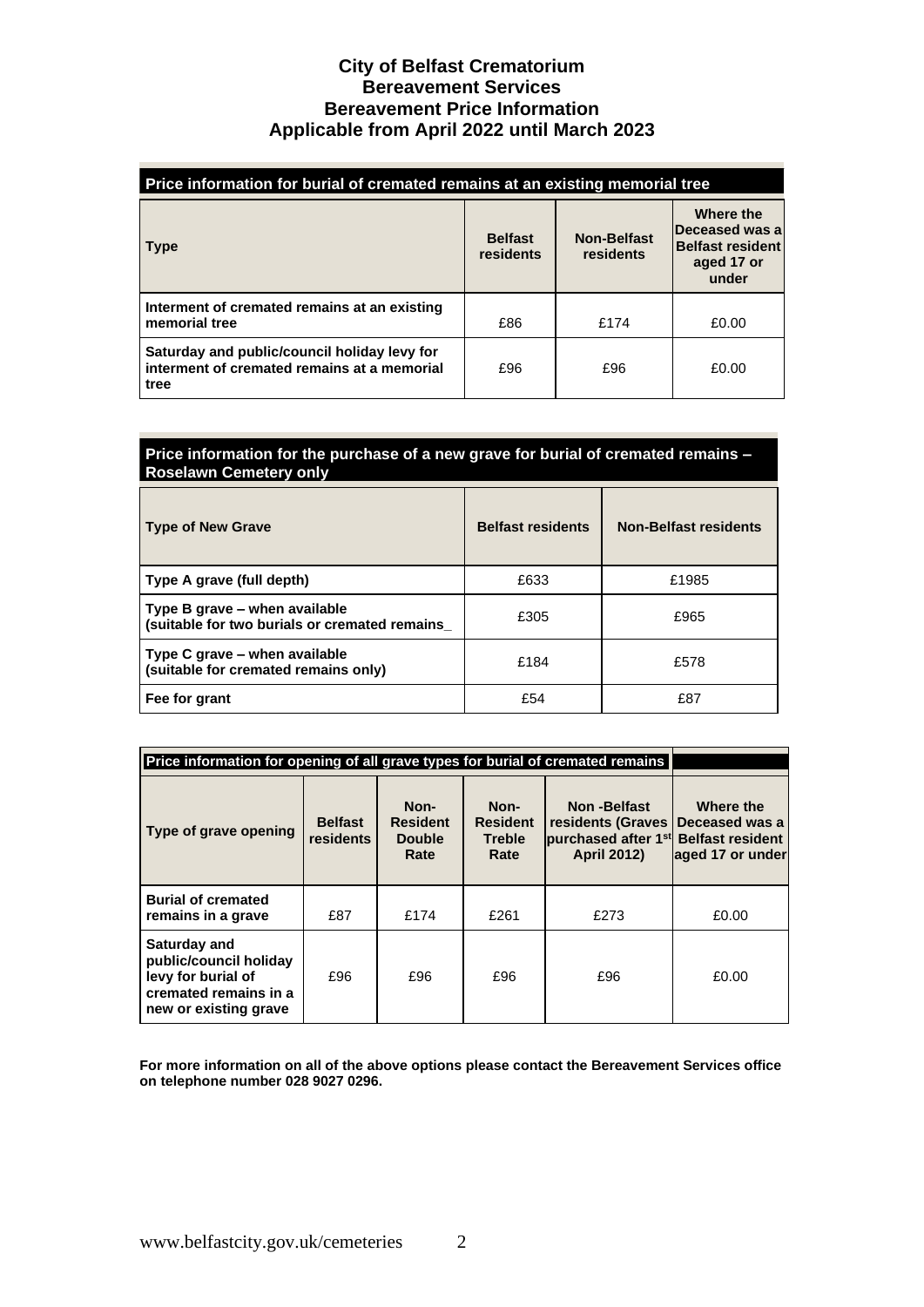#### **Price information for memorial options**

**Belfast City Council reserves the right to vary any inscription as may be found necessary or to refuse an inscription which is considered unsuitable. This applies to all memorial options as per the Council's Memorial Management Policy.**

| <b>Type of memorial</b>                                                                                                                                                                                                                                                             | <b>All residents</b> |  |  |
|-------------------------------------------------------------------------------------------------------------------------------------------------------------------------------------------------------------------------------------------------------------------------------------|----------------------|--|--|
| Woodland copse (with granite memorial)<br>Cremated remains can be scattered here and the<br>name of your loved one, together with their date of<br>death is engraved on a standing stone, located at<br>the front of the copse.                                                     | £423                 |  |  |
| <b>Memorial Tree plaque (up to 105 letters)</b><br>These can be engraved with your own personalised<br>inscription up to the maximum of 105 letters for<br>existing memorial trees only.                                                                                            | £93                  |  |  |
| Memorial Tree plaque (up to 300 letters)<br>These can be engraved with your own personalised<br>inscription up to the maximum of 300 letters for<br>existing memorial trees only.                                                                                                   | £169                 |  |  |
| <b>Memorial seat</b><br>Families can buy a memorial seat with a plaque<br>containing words of their choice to a maximum of<br>35 words.                                                                                                                                             | £1234                |  |  |
| <b>Memorial seat (plaque only)</b><br>(Replacement plaque for an existing memorial seat<br>to a maximum of 35 words)                                                                                                                                                                | £169                 |  |  |
| Columbarium<br>The columbarium enables families to place specific galvanised urns of cremated<br>remains into special niches. There are 45 numbered niches in each unit, each with a<br>front section which incorporates a black memorial plaque.                                   |                      |  |  |
| Columbarium - Single urn<br>Cost of inurnment in a single urn in Columbarium<br>(25 year lease) and first inscription on plaque                                                                                                                                                     | £402                 |  |  |
| Columbarium - Double urn<br>Cost of inurnment in a double urn in Columbarium<br>(25 year lease) and first inscription on plaque.<br>(When the lease of the first occupancy ends, the<br>first urn will remain until the lease for the second<br>occupancy ends)                     | £798                 |  |  |
| <b>Memorial stone book tablet</b><br>Memorial stone books have been erected in the Garden of Remembrance at the City<br>of Belfast Crematorium and Shankill Graveyard. There are 208 individual tablets on<br>each book and the tablet can be engraved with wording of your choice, |                      |  |  |
| Cost of Memorial stone book tablet (up to a<br>maximum of 75 characters). Characters include,<br>letters numbers and punctuation. Motifs or<br>photographs are not allowed.                                                                                                         | £320                 |  |  |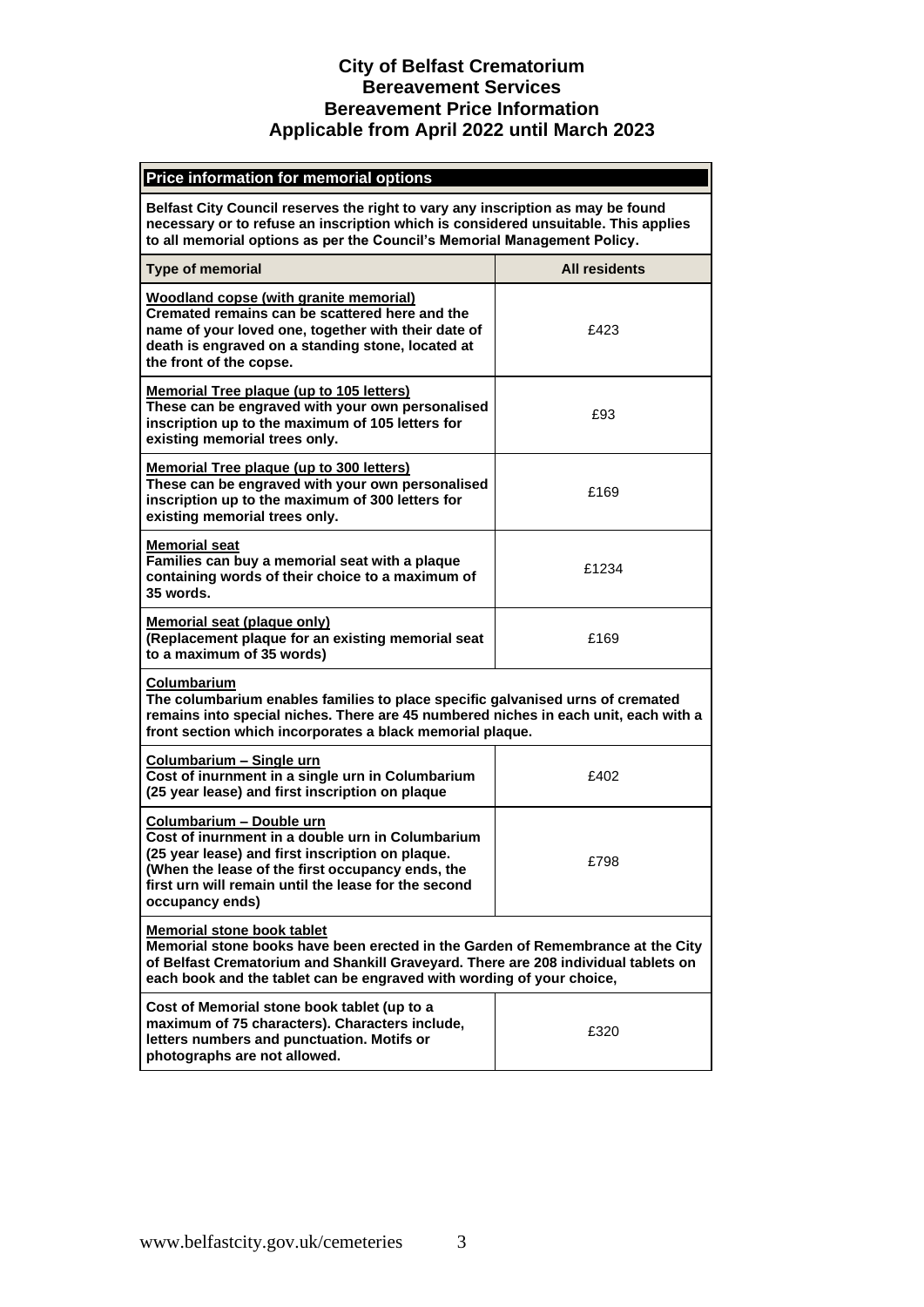# **Price information for memorial urns A number of memorial urns, of differing materials, are available to purchase from the City of Belfast Crematorium, For further details please contact the City of Belfast Crematorium on telephone number 028 90 448342 or by email; [crematorium@belfastcity.gov.uk](about:blank) Type of urns All residents Brecon Urns**  $f(208)$ **Brecon Keepsake E36 Pillar Oak Casket E57 Sapele Dark Casket E57 Columbarium Metal Urn E57 Biodegradable Green Box E11 Small White Watermark Keepsake Box Filter Leapers E11 White Watermark Keepsake Box – Medium** £13 **White Watermark Keepsake Box – Large**  $\vert$  **E**15

| Price information for dispersal options                                                                                           |               |                                                                        |  |
|-----------------------------------------------------------------------------------------------------------------------------------|---------------|------------------------------------------------------------------------|--|
| Type of dispersal                                                                                                                 | All residents | Where the<br>Deceased was<br>a Belfast<br>resident aged<br>17 or under |  |
| Scattering of cremated remains in the garden of<br>remembrance (if cremation took place at City of<br><b>Belfast Crematorium)</b> | No charge     | No charge                                                              |  |
| Scattering of cremated remains in the garden of<br>remembrance (if cremation took place elsewhere)                                | £98           | £0.00                                                                  |  |
| Scattering of cremated remains in Shankill<br>Graveyard (if cremation took place at City of<br><b>Belfast Crematorium)</b>        | £33           | £0.00                                                                  |  |
| Scattering of cremated remains in Shankill<br>Graveyard (if cremation took place elsewhere)                                       | £98           | £0.00                                                                  |  |